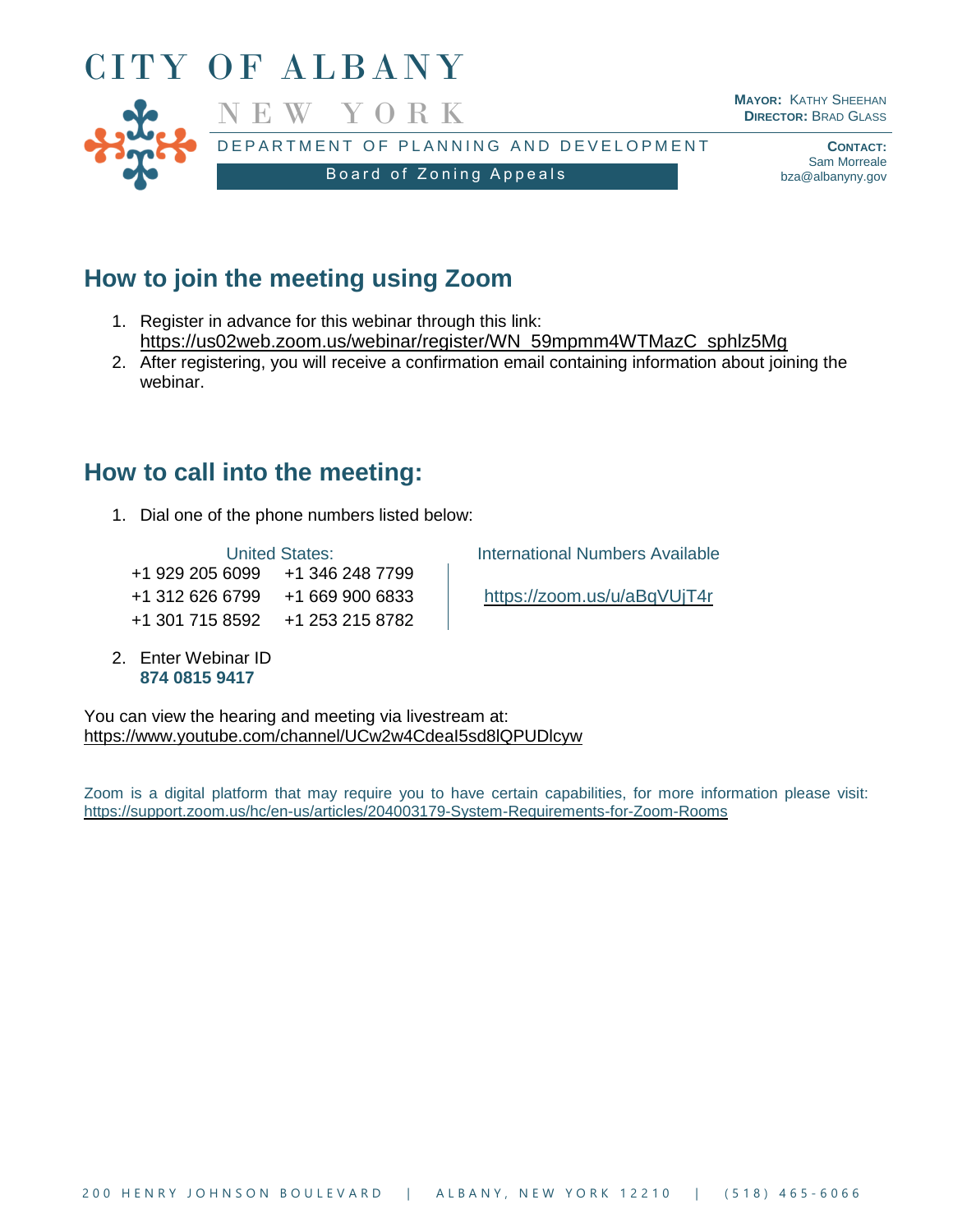## **Board of Zoning Appeals Public Hearing**

Date: Wednesday May 18, 2022

Location: Zoom Webinar; YouTube Livestream

Time: 6:00PM

## **Public Hearing Agenda**

| <b>Project #00460</b>   |                                                                                                                                                                                                                                                                                                                                                         |
|-------------------------|---------------------------------------------------------------------------------------------------------------------------------------------------------------------------------------------------------------------------------------------------------------------------------------------------------------------------------------------------------|
| Application(s)          | AV #0101, AV #0103, AV #0104                                                                                                                                                                                                                                                                                                                            |
| <b>Property Address</b> | 1009 Central Avenue                                                                                                                                                                                                                                                                                                                                     |
| Applicant               | Ray Sign                                                                                                                                                                                                                                                                                                                                                |
| <b>Zoning District</b>  | Mixed-Use, Community Highway (MU-CH)                                                                                                                                                                                                                                                                                                                    |
| Proposal                | To allow for three wall signs where the maximum allowance is one. To allow for two of the<br>wall signs to be 48 square feet each where the maximum allowance is 32 square feet.                                                                                                                                                                        |
| Requests                | Area Variance #0101 - Table 375.409.1: to allow for three wall signs where the<br>maximum permitted is one.                                                                                                                                                                                                                                             |
|                         | Area Variance #0103 - Table 375.409.1: to allow for a 48 square foot wall sign where<br>the maximum permitted is 32 square feet.                                                                                                                                                                                                                        |
|                         | Area Variance #0104 - Table 375.409.1: to allow for a 48 square foot wall sign where<br>the maximum permitted is 32 square feet.                                                                                                                                                                                                                        |
| Project #00461          |                                                                                                                                                                                                                                                                                                                                                         |
| Application(s)          | AV #0105                                                                                                                                                                                                                                                                                                                                                |
| <b>Property Address</b> | 253 New Scotland Avenue                                                                                                                                                                                                                                                                                                                                 |
| Applicant               | Cheyanne Lubahn                                                                                                                                                                                                                                                                                                                                         |
| <b>Zoning District</b>  | Mixed-Use, Neighborhood Center (MU-NC)                                                                                                                                                                                                                                                                                                                  |
| Proposal                | To allow for the alteration of a legally non-conforming sign.                                                                                                                                                                                                                                                                                           |
| Requests                | Area Variance #0105 - §375-506(5)(b): to allow for the alteration of a legally non-<br>conforming sign.                                                                                                                                                                                                                                                 |
| Project #00435          |                                                                                                                                                                                                                                                                                                                                                         |
| Application(s)          | AV #0096                                                                                                                                                                                                                                                                                                                                                |
| <b>Property Address</b> | 185 Henry Johnson Boulevard                                                                                                                                                                                                                                                                                                                             |
| Applicant               | Roy's Caribbean Restaurant                                                                                                                                                                                                                                                                                                                              |
| <b>Zoning District</b>  | Mixed Use, Community Urban (MU-CU)                                                                                                                                                                                                                                                                                                                      |
| Proposal                | 3 off-street parking spaces and 4 on-street parking spaces.<br>(As per the USDO, 26 total parking spaces are required, after shared parking and<br>proximity to transit reductions. Based on the proposed uses and provided<br>parking/parking reductions, the project still requires 19 additional spaces to meet the<br>standards of § 375-405(2)(a)) |
| Requests                | Area Variance - § 375-405(2)(1)(a)-Required off-street parking.                                                                                                                                                                                                                                                                                         |